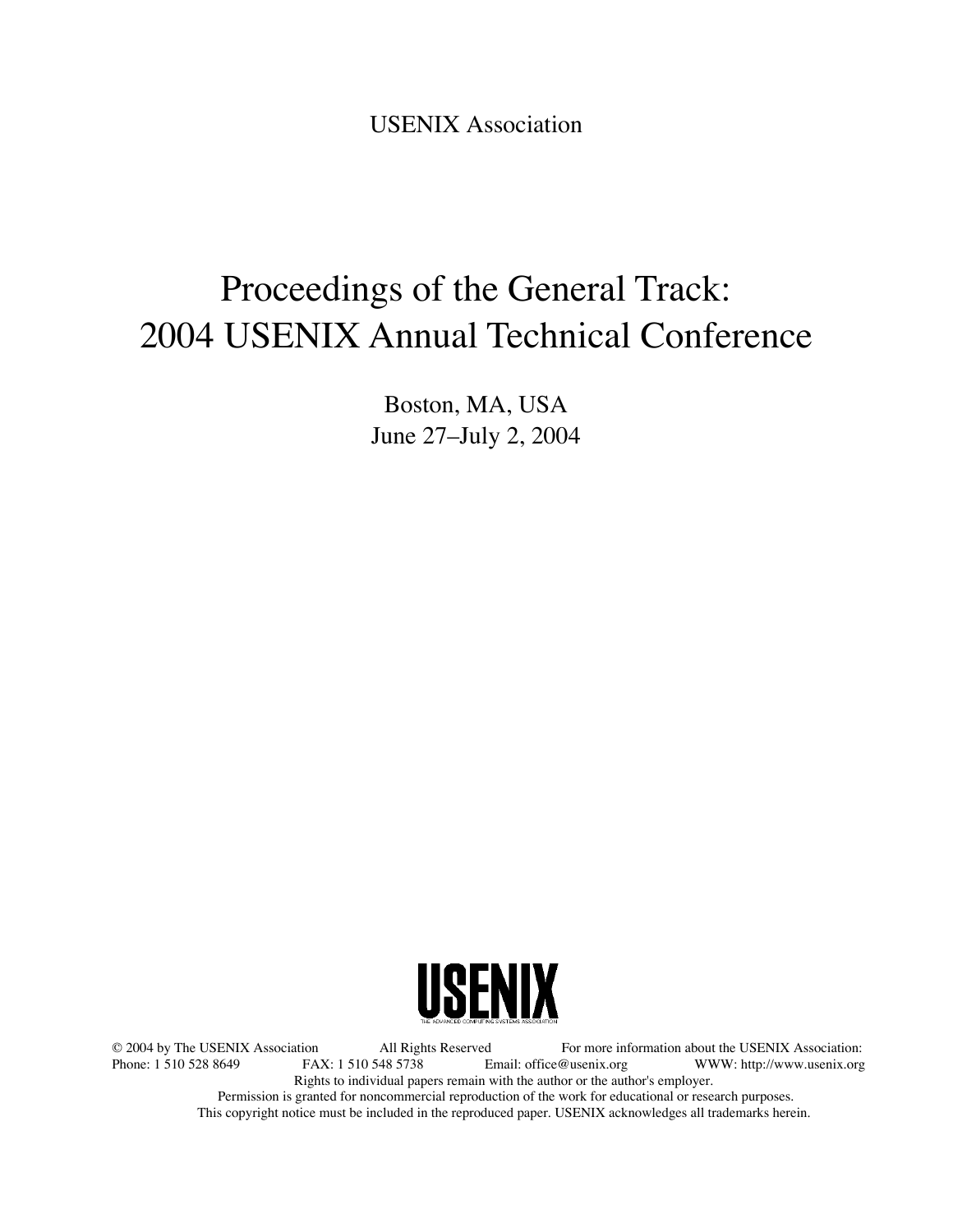## **Making the "Box" Transparent: System Call Performance as a First-class Result**

Yaoping Ruan and Vivek Pai *Department of Computer Science Princeton University* {yruan,vivek}@cs.princeton.edu

## **Abstract**

For operating system intensive applications, the ability of designers to understand system call performance behavior is essential to achieving high performance. Conventional performance tools, such as monitoring tools and profilers, collect and present their information off-line or via out-ofband channels. We believe that making this information *first-class* and exposing it to applications via *in-band* channels on a *per-call* basis presents opportunities for performance analysis and tuning not available via other mechanisms. Furthermore, our approach provides direct feedback to applications on time spent in the kernel, resource contention, and time spent blocked, allowing them to immediately observe how their actions affect kernel behavior. Not only does this approach provide greater *transparency* into the workings of the kernel, but it also allows applications to control how performance information is collected, filtered, and correlated with application-level events.

To demonstrate the power of this approach, we show that our implementation, DeBox, obtains precise information about OS behavior at low cost, and that it can be used in debugging and tuning application performance on complex workloads. In particular, we focus on the industry-standard SpecWeb99 benchmark running on the Flash Web Server. Using DeBox, we are able to diagnose a series of problematic interactions between the server and the OS. Addressing these issues as well as other optimization opportunities generates an overall factor of four improvement in our SpecWeb99 score, throughput gains on other benchmarks, and latency reductions ranging from a factor of 4 to 47.

## **1 Introduction**

Operating system performance continues to be an active area of research, especially as demanding applications test OS scalability and performance limits. The kernel-user boundary becomes critically important as these applications spend a significant fraction, often a majority, of their time executing system calls. In the past, developers could expect to put data-sharing services, such as NFS, into the kernel to avoid the limitations stemming from running in user space. However, with the rapid rate of developments in HTTP servers, Web proxy servers, peer-to-peer systems,

and other networked systems, using kernel integration to avoid performance problems becomes unrealistic. As a result, examining the interaction between operating systems and user processes remains a useful area of investigation.

Much of the earlier work focusing on the kernel-user interface centered around developing new system calls that are more closely tailored to the needs of particular applications. In particular, zero-copy I/O [17, 31] and scalable event delivery [9, 10, 23] are examples of techniques that have been adopted in mainstream operating systems, via calls such as sendfile(), transmitfile(), kevent(), and epoll(), to address performance issues for servers. Other approaches, such as allowing processes to declare their intentions to the OS [32], have also been proposed and implemented. Some system calls, such as madvise(), provide usage hints to the OS, but with operating systems free to ignore such requests or restrict them to mapped files, programs cannot rely on their behavior.

Some recent research uses the reverse approach, where applications determine how the "black box" OS is likely to behave and then adapt accordingly. For example, the Flash Web Server [30] uses the mincore() system call to determine memory residency of pages, and combines this information with some heuristics to avoid blocking. The "gray box" approach [7, 15] manages to infer memory residency by observing page faults and correlating them with known replacement algorithms. In both systems, memoryresident files are treated differently than others, improving performance, latency, or both. These approaches depend on the quality of the information they can obtain from the operating system and the accuracy of their heuristics. As workload complexity increases, we believe that such inferences will become harder to make.

To remedy these problems, we propose a much more direct approach to making the OS transparent: make system call performance information a *first-class* result, and return it *in-band*. In practice, what this entails is having each system call fill a "performance result" structure, providing information about what occurred in processing the call. The term *first-class result* specifies that it gets treated the same as other results, such as errno and the system call return value, instead of having to be explicitly requested via other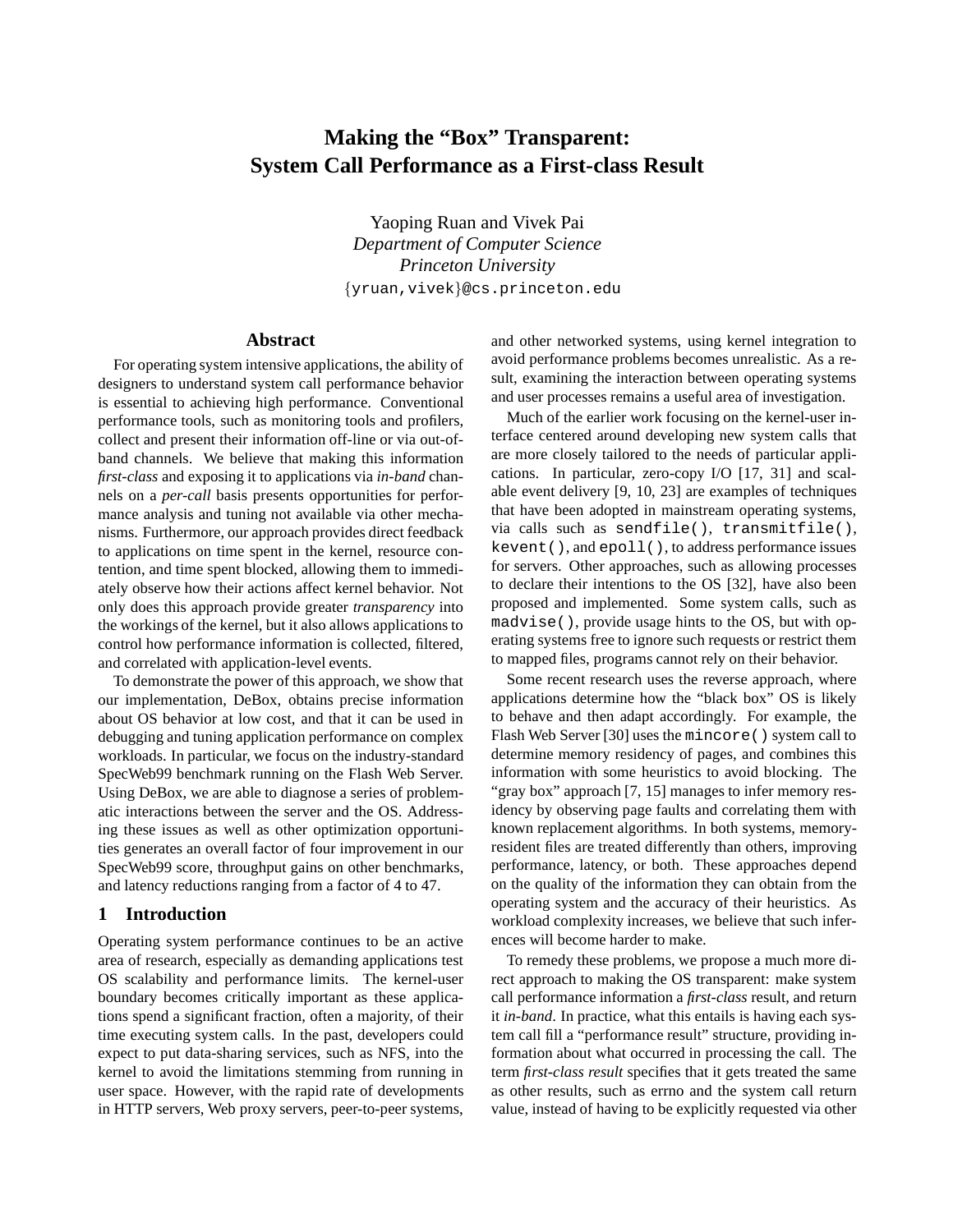system or library calls. The term *in-band* specifies that it is returned to the caller immediately, instead of being logged or processed by some other monitoring processes. While it is much larger and more detailed than the errno global variable, they are conceptually similar. Simply monitoring at the system call boundary, the scheduler, page fault handlers, and function entry and exit is sufficient to provide detailed information about the inner working of the operating system. This approach not only eliminates guesswork about what happens during call processing, but also gives the application control over how this information is collected, filtered, and analyzed, providing more customizable and narrowly-targeted performance debugging than is available in existing tools.

We evaluate the flexibility and performance of our implementation, DeBox, running on the FreeBSD operating system. DeBox allows us to determine where applications spend their time inside the kernel, what causes them to lose performance, what resources are under contention, and how the kernel behavior changes with the workload. The flexibility of DeBox allows us to measure very specific information, such as the kernel CPU consumption caused by a single call site in a program.

Our throughput experiments focus on analyzing and optimizing the performance of the Flash Web Server on the industry-standard SpecWeb99 benchmark [39]. Using De-Box, we are able to diagnose a series of problematic interactions between the server and the operating system on this benchmark. The resulting system shows an overall factor of four improvement in SpecWeb99 score, throughput gains on other benchmarks, and latency reductions ranging from a factor of 4 to 47. Most of the issues are addressed by application redesign and the resulting system is portable, as we demonstrate by showing improvements on Linux. Our kernel modifications, optimizing of the sendfile() system call, have been integrated into FreeBSD.

DeBox is specifically designed for performance analysis of the interactions between the OS and applications, especially in server-style environments with complex workloads. Its combination of features and flexibility is novel, and differentiates it from other profiling-related approaches. However, it is not designed to be a generalpurpose profiler, since it currently does not address applications that spend most of their time in user space or in the "bottom half" (interrupt-driven) portion of the kernel.

The rest of this paper is organized as follows. In Section 2 we motivate the approach of DeBox. The detailed design and implementation are described in Section 3. We describe experimental setup and workloads in Section 4, then show a case study using DeBox to analyze and optimize the Flash Web Server in Section 5. Section 6 contains further experiments on latency and Section 7 demonstrates the portability of our optimizations. We discuss related work in Section 8 and conclude in Section 9.

## **2 Design Philosophy**

DeBox is designed to bridge the divide in performance analysis across the kernel and user boundary by exposing kernel performance behavior to user processes, with a focus on server-style applications with demanding workloads. In these environments, performance problems can occur on either side of the boundary, and limiting analysis to only one side potentially eliminates useful information.

We present our observations about performance analysis for server applications as below. While some of these measurements could be made in other ways, we believe that DeBox's approach is particularly well-suited for these environments. Note that replacing any of the existing tools is an explicit non-goal of DeBox, nor do we believe that such a goal is even feasible.

**High overheads hide bottlenecks.** The cost of the debugging tools may artificially stress parts of the system, thus masking the real bottleneck at higher load levels. Problems that appear only at high request rates may not appear when a profiler causes an overall slowdown. Our tests show that for server workloads, kernel gprof has 40% performance degradation even when low resolution profiling is configured. Others tracing and event logging tools generate large quantities of data, up to 0.5MB/s in Linux Trace Toolkit [42]. For more demanding workloads, the CPU or filesystem effects of these tools may be problematic.

We design DeBox not only to exploit hardware performance counters to reduce overhead, but also to allow users to specify the level of detail to control the overall costs. Furthermore, by splitting the profiling policy and mechanism in DeBox, applications can decide how much effort to expend on collecting and storing information. Thus, they may selectively process the data, discard redundant or trivial information, and store only useful results to reduce the costs. Not only does this approach make the cost of profiling controllable, but one process desiring profiling does not affect the behavior of others on the system. It affects only its own share of system resources.

**User-level timing can be misleading.** Figure 1 shows userlevel timing measurement of the sendfile() system call in an event-driven server. This server uses nonblocking sockets and invokes sendfile only for in-memory data. As a result, the high peaks on this graph are troubling, since they suggest the server is blocking. A similar measurement using getrusage() also falsely implies the same. Even though the measurement calls immediately precede and follow the system call, heavy system activity causes the scheduler to preempt the process in that small window.

In DeBox, we integrate measurement into the system call process, so it does not suffer from scheduler-induced measurement errors. The DeBox-derived measurements of the same call are shown in Figure 2, and do not indicate such sharp peaks and blocking. Summary data for sendfile and accept (in non-blocking mode) are shown in Table 1.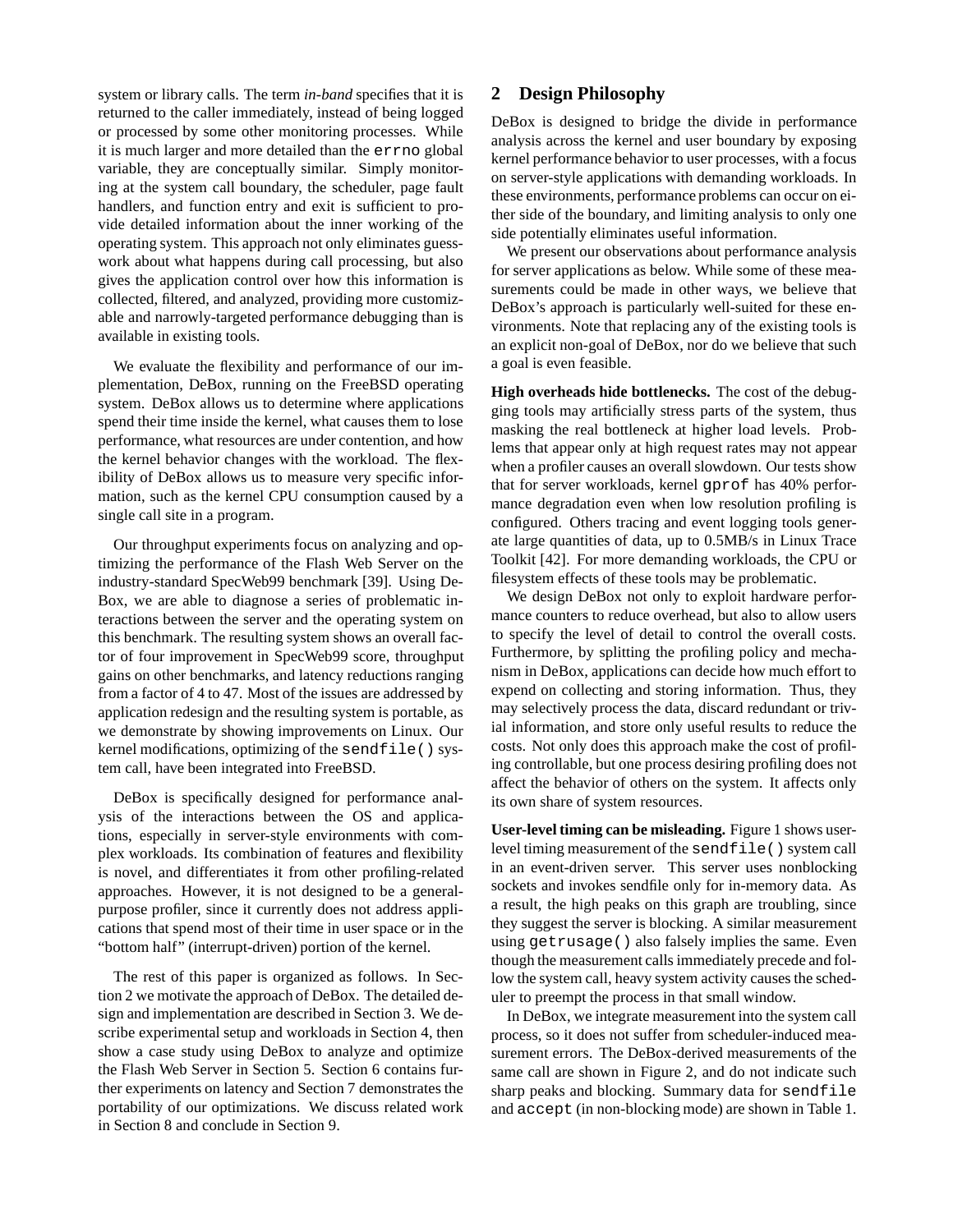

Figure 1: User-space timing of the sendfile call on a server running the SpecWeb99 benchmark – note the sharp peaks, which may indicate anomalous behavior in the kernel.

|        | accept() |       | sendfile() |       |
|--------|----------|-------|------------|-------|
|        | User     | DeBox | User       | DeBox |
| Min    | 5.0      | 5.0   | 8.0        | 6.0   |
| Median | 10.0     | 6.0   | 60.0       | 53.0  |
| Mean   | 14.8     | 10.5  | 86.6       | 77.5  |
| Max    | 5216.0   | 174.0 | 12952.0    | 998.0 |

Table 1: Execution time (in usec) of two system calls measured in user application and DeBox – Note the large difference in maximums stemming from the measuring technique.

**Statistical methods miss infrequent events.** Profilers and monitoring tools may only sample events, with the belief that any event of interest is likely to take "enough" time to eventually be sampled. However, the correlation between frequency and importance may not always hold. Our experiments with the Flash web server indicate that adding a 1 ms delay to one out of every 1000 requests can degrade latency by a factor of 8 while showing little impact on throughput. This is precisely the kind of behavior that statistical profilers are likely to miss.

We eliminate this gap by allowing applications to examine every system call. Applications can implement their own sampling policy, controlling overhead while still capturing the details of interest to them.

**Data aggregation hides anomalies.** Whole-system profiling and logging tools may aggregate data to keep completeness and reduce overhead at the same time. This approach makes it hard to determine which call invocation experienced problems, or sometimes even which process or call site was responsible for high-overhead calls. This problem gets worse in network server environments where the systems are complex and large quantities of data are generated. It is not uncommon for these applications to have dozens of system call sites and thousands of invocations per second. For example, the Flash server consists of about 40 system calls and 150 calling sites. In these conditions, either discarding call history or logging full events is infeasible.

By making performance information a result of system calls, developers have control over how the kernel profiling is performed. Information can be recorded by process



Figure 2: The same system call measured using DeBox shows much less variation in behavior.

and by call site, instead of being aggregated by call number inside the kernel. Users may choose to save accumulated results, record per-call performance history over time, or fully store some of the anomalous call trace.

**Out-of-band reporting misses useful opportunities.** As the kernel-user boundary becomes a significant issue for demanding applications, understanding the interaction between operating systems and user processes becomes essential. Most existing tools provide measurements outof-band, making online data processing harder and possibly missing useful opportunities. For example, the online method allows an application to abort() or record the status when a performance anomaly occurs, but it is impossible with out-of-band reporting.

When applications receive performance information tied to each system call via in-band channels, they can choose the filtering and aggregation appropriate for the program's context. They can easily correlate information about system calls with the underlying actions that invoke them.

## **3 Design & Implementation**

This section describes our DeBox prototype implementation in FreeBSD and measures its overhead. We first describe the user-visible portion of DeBox, and then the kernel modifications. We compare overhead for DeBox support and active use versus an unmodified kernel. Examples of how to fully use DeBox and what kinds of information it provides are deferred to the case study in Section 5.

## **3.1 User-Visible Portion**

The programmer-visible interface of DeBox is intentionally simple, since it consists of some monitoring data structures and a new system call to enable and disable data gathering. Figure 3 shows DeBoxInfo, the data structure that handles the DeBox information. It serves as the "performance information" counterpart to other system call results like errno. Programs wishing to use DeBox need to perform two actions: declare one or more of these structures as global variables, and call DeBoxControl to specify how much per-call performance information it desires.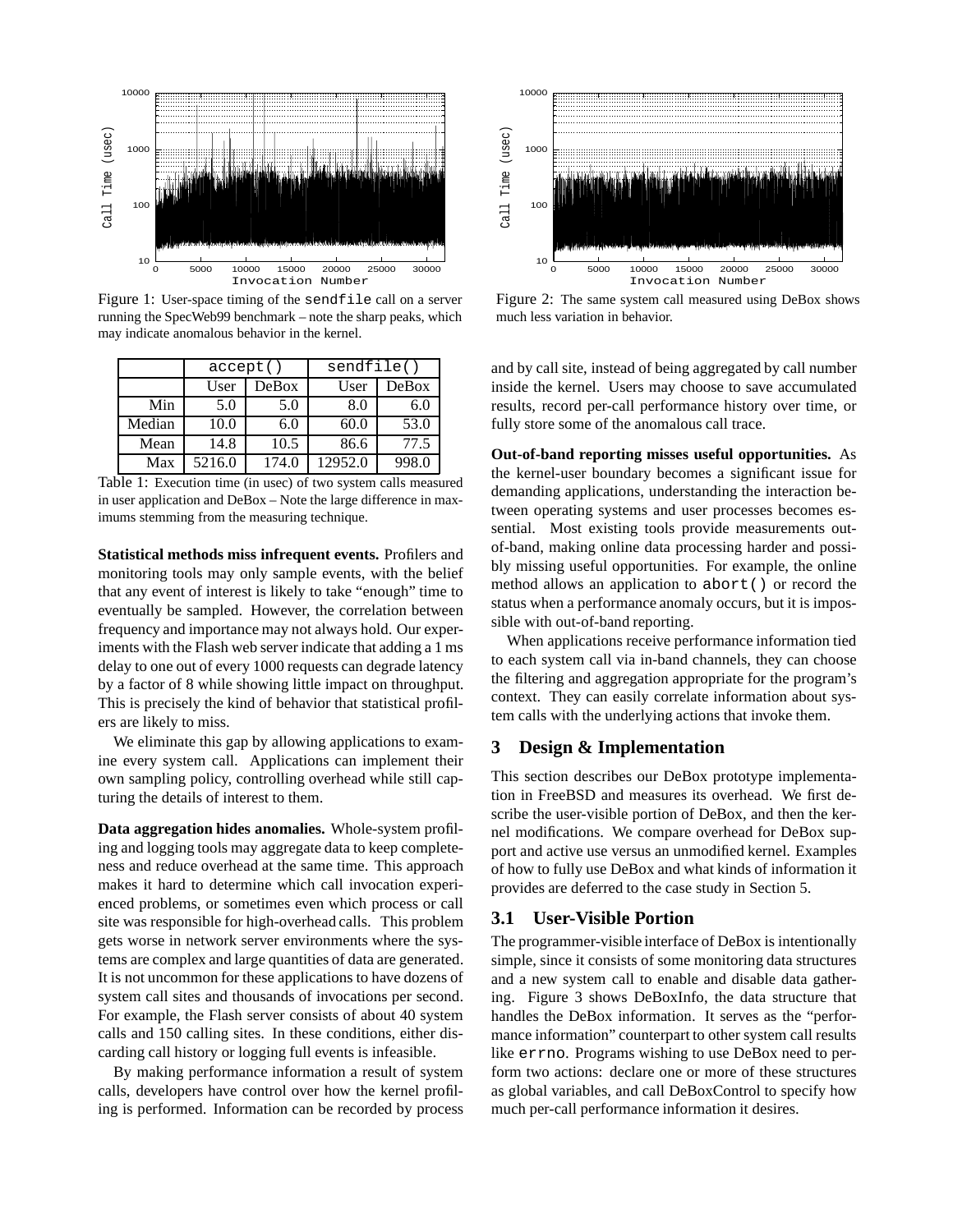```
typedef struct PerSleepInfo {
  int numSleeps;<br>struct timeval blockedTime; /* how long the process is blocked
                                         \frac{1}{\sqrt{2}} how long the process is blocked */
  char wmesg[8]; \frac{1}{2} /* reason for sleep (resource label) */<br>char blockingFile[32]; \frac{1}{2} /* file name causing the sleep */
                                          k file name causing the sleep */
  int blockingLine;<br>
\frac{1}{1} /* line number causing the sleep */<br>
int numWaitersEntry;<br>
\frac{1}{1} of contenders at sleep */
                                          \hspace{0.1em}/\hspace{0.1em}^* # of contenders at sleep */
  int numWaitersExit; /* # of contenders at wake-up */
} PerSleepInfo;
typedef struct CallTrace {
  unsigned long callSite; \qquad /* address of the caller */
  int deltaTime; \frac{1}{2} /* elapsed time in timer or CPU counter */
} CallTrace;
typedef struct DeBoxInfo {
  int syscallNum; \qquad /* which system call */
  union CallTime {
     struct timeval callTimeval;<br>long callCycles;
                                          /* wall-clock time of entire call */
  } CallTime;<br>int numPGFaults;
                                          i' # page faults */
  int numPerSleepInfo; \begin{array}{ccc} \n/ * & \text{if the total } x < 0 \\
/ * & \text{if the total } x < 0 \\
/ * & \text{if the total } x < 0 \\
\end{array}int traceDepth; \frac{1}{4} # functions called in this system call */<br>struct PerSleepInfo psi[5]; /* sleeping info for this call */
                                         /* sleeping info for this call */struct CallTrace ct[200]; /* call trace info for this call */
} DeBoxInfo;
```
int DeBoxControl(DeBoxInfo \*resultBuf, int maxSleeps, int maxTrace);



At first glance, the DeBoxInfo structure appears very large, which would normally be an issue since its size could affect system call performance. This structure size is not a significant concern, since the process specifies limits on how much of it is used. Most of the space is consumed by two arrays, PerSleepInfo and CallTrace. The PerSleep-Info array contains information about each of the times the system call blocks (sleeps) in the course of processing. The CallTrace array provides the history of what functions were called and how much time was spent in each. Both arrays are generously sized, and we do not expect many calls to fully utilize either one.

DeBoxControl can be called multiple times over the course of a process execution for a variety of reasons. Programmers may wish to have several DeBoxInfo structures and use different structures for different purposes. They can also vary the number of PerSleepInfo and CallTrace items recorded for each call, to vary the level of detail generated. Finally, they can specify a NULL value for result-Buf, which deactivates DeBox monitoring for the process.

## **3.2 In-Kernel Implementation**

The kernel support for DeBox consists of performing the necessary bookkeeping to gather the data in the DeBoxInfo structure. The points of interest are system call entry and exit, scheduler sleep and wakeup routines, and function entry and exit for all functions reachable from a system call.

Since DeBox returns performance information when each system call finishes, the system call entry and exit code is modified to detect if a process is using DeBox. Once a process calls DeBoxControl and specifies how much of the arrays to use, the kernel stores this information and allocates a kernel-space DeBoxInfo reachable from the process control block. This copy records information while the system call executes, avoiding many small copies between kernel and user. Prior to system call return, the requested information is copied back to user space.

At system call entry, all non-array fields of the process's DeBoxInfo are cleared. Arrays do not need to be explicitly cleared since the counters indicating their utilization have been cleared. Call number and start time are stored in the entry. We measure time using the CPU cycle counter available on our hardware, but we could also use timer interrupts or other facilities provided by the hardware.

Page faults that occur during the system call are counted by modifying the page fault handler to check for DeBox activation. We currently do not provide more detailed information on where faults occur, largely because we have not observed a real need for it. However, since the DeBox-Info structure can contain other arrays, more detailed page fault information can be added if desired.

The most detailed accounting in DeBoxInfo revolves around the "sleeps", when the system call blocks waiting on some resource. When this occurs in FreeBSD, the system call invokes the tsleep() function, which passes control to the scheduler. When the resource becomes available, the wakeup() function is invoked and the affected processes are unblocked. Kernel routines invoking tsleep() provide a human-readable label for use in utilities like top. We define a new macro for  $t = \text{sleep}(x)$  in the kernel header files that permits us to intercept any sleep points. When this occurs, we record in a PerSleepInfo element where the sleep occurred (blockingFile and blockingLine), what time it started, what resource label was involved (wmesg), and the number of other processes waiting on the same resource (numWaitersEntry). Similarly, we modify the wakeup()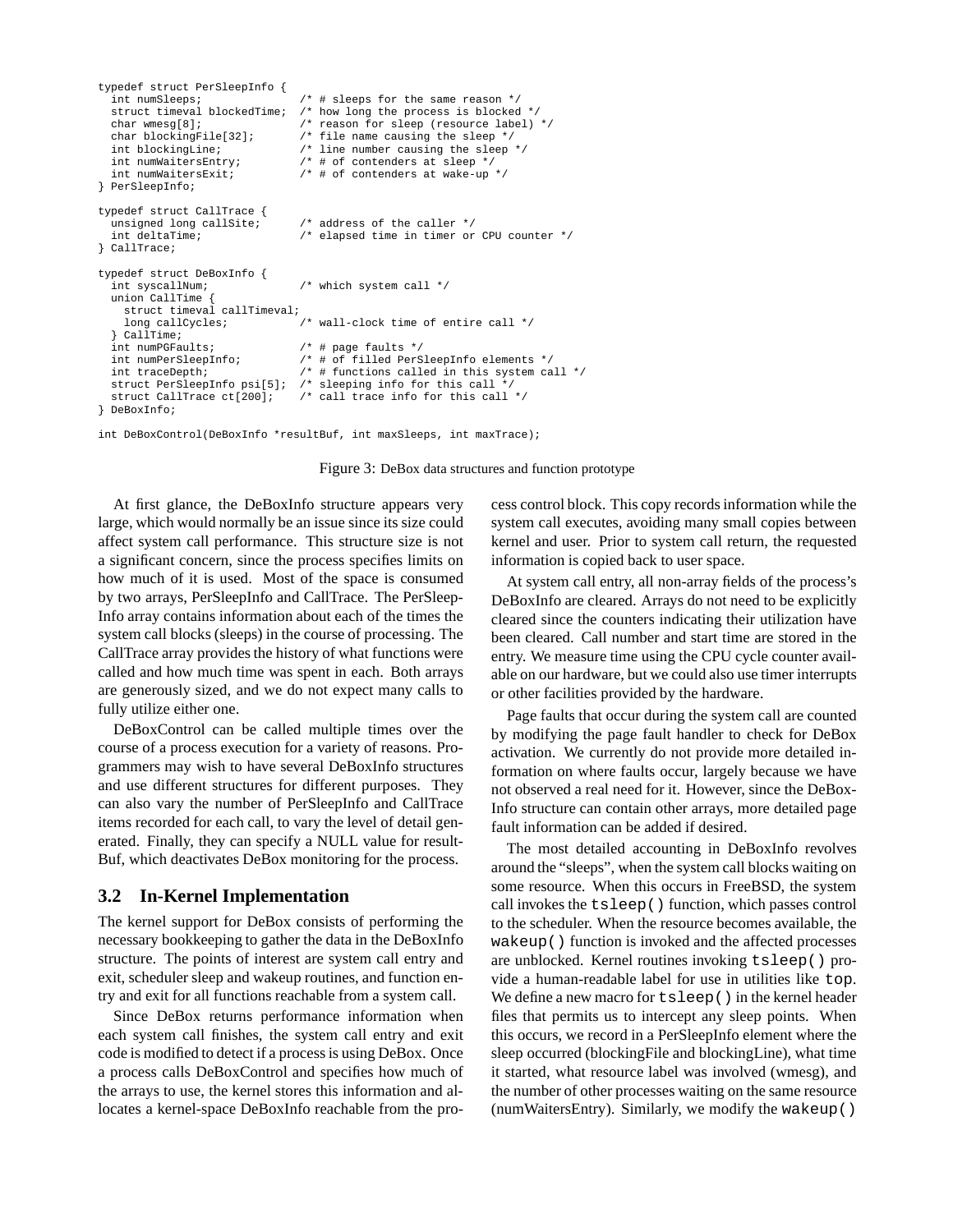```
DeBoxInfo:
        4, /* system call # */3591064, /* call time, microsecs */
      989, /* # of page faults */
2, /* # of PerSleepInfo used */
        0, /* # of CallTrace used (disabled) */
PerSleepInfo[0]:
           1270 /* # occurrences */723903 /* time blocked, microsecs */
          biowr /* resource label */
 kern/vfs_bio.c /* file where blocked */
            2727 /* line where blocked */
              1 /* # processes on entry */
              0 /* # processes on exit */PerSleepInfo[1]:
            325 /* # occurrences */
        2710256 /* time blocked, microsecs */
spread /* resource label */
miscfs/specfs/spec_vnops.c /* file where blocked */
            729 /* line where blocked */
              1 /* # processes on entry */
               0 /* # processes on exit */
```
Figure 4: Sample DeBox output showing the system call performance of copying a 10MB mapped file

routine to provide numWaitersExit and calculate how much time was spent blocked. If the system call sleeps more than once at the same location, that information is aggregated into a single PerSleepInfo entry.

The process of tracing which kernel functions are called during a system call is slightly more involved, largely to minimize overhead. Conceptually, all that has to occur is that every function entry and exit point has to record the current time and function name when it started and finished, similar to what call graph profilers use. The gcc compiler allows entry and exit functions to be specified via the "instrument functions" option, but these are invoked by explicit function calls. As a result, function call overhead increases by roughly a factor of three. Our current solution involves manually inserting entry and exit macros into reachable functions. The entry macro pushes current function address and time in a temporary stack. The exit macro pops out the function address, calculates the wall clock time, and records these information in the CallTrace array. Automating this modification process should be possible in the future, and we are investigating using the mcount() kernel function used for kernel profiling.

To show what kind of information is provided in DeBox, we give a sample output in Figure 4. We memory-map a 10MB file, and use the write() system call to copy its contents to another file. The main DeBoxInfo structure shows that system call 4 (write()) was invoked, and it used about 3.6 seconds of wall-clock time. It incurred 989 page faults, and blocked in two unique places in the kernel. The first PerSleepInfo element shows that it blocked 1270 times at line 2727 in vfs bio.c on "biowr", which is the block I/O write routine. The second location was line 729 of spec vnops.c, which caused 325 blocks at "spread", read of a special file. The writes blocked for roughly 0.7 seconds, and the reads for 2.7 seconds.

## **3.3 Overhead**

For DeBox to be attractive, it should generate low kernel overhead, especially in the common case. To quantify this overhead, we compare an unmodified kernel, a kernel with DeBox support, and the modified kernel with DeBox activated. We show these measurements in Table 2. The first column indicates the various system calls  $-$  qetpid(), gettimeofday(), and pread() with various sizes. The second column indicates the time required for these calls on an unmodified system. The remaining columns indicate the additional overhead for various DeBox features.

|              |       | DeBox without |            | DeBox      |         |
|--------------|-------|---------------|------------|------------|---------|
| call name    | base  |               | call trace | call trace |         |
| or read size | time  | off           | on         | off        | on      |
| getpid       | 0.46  | $+0.00$       | $+0.50$    | $+0.03$    | $+1.45$ |
| gettimeofday | 5.07  | $+0.00$       | $+0.43$    | $+0.03$    | $+1.52$ |
| pread 128B   | 3.27  | $+0.02$       | $+0.56$    | $+0.21$    | $+2.03$ |
| 256 bytes    | 3.83  | $+0.00$       | $+0.59$    | $+0.26$    | $+2.02$ |
| 512 bytes    | 4.70  | $+0.00$       | $+0.69$    | $+0.28$    | $+2.02$ |
| 1024 bytes   | 6.74  | $+0.00$       | $+0.68$    | $+0.27$    | $+2.02$ |
| 2048 bytes   | 10.58 | $+0.03$       | $+0.68$    | $+0.26$    | $+2.01$ |
| 4096 bytes   | 18.43 | $+0.03$       | $+0.74$    | $+0.29$    | $+2.16$ |

Table 2: DeBox microbenchmark overheads – Base time uses an unmodified system. All times are in microseconds

We separate the measurement for call history tracing since we do not expect it will be activated continuously. These numbers show that the cost to support most DeBox features is minimal, and the cost of using the measurement infrastructure is tolerable. Since these costs are borne only by the applications that choose to enable DeBox, the overhead to the whole system is even lower. The performance impact with DeBox disabled, indicated by the 3rd column, is virtually unnoticeable. The cost of supporting call tracing, shown in the 5th column, where every function entry and exit point is affected, is higher, averaging approximately 5% of the system call time. This overhead is higher than ideal, and may not be desirable to have continuously enabled. However, our implementation is admittedly crude, and better compiler support could integrate it with the function prologue and epilogue code. We expect that we can reduce this overhead, along with the overhead of using the call tracing, with optimization.

|                                         | tar-gz a directory with | make        |           |  |  |
|-----------------------------------------|-------------------------|-------------|-----------|--|--|
|                                         | $1MB$ file              | $10MB$ file | kernel    |  |  |
| base time                               | 275.61 ms               | 3078.50 ms  | 236.96 s  |  |  |
| basic on                                | $+0.97$ ms              | $+22.73$ ms | $+1.74$ s |  |  |
| full support                            | $+1.03$ ms              | $+44.58$ ms | $+7.49 s$ |  |  |
| Toble 2: DeBoy meanshapehments exampled |                         |             |           |  |  |

Table 3: DeBox macrobenchmark overheads

Since microbenchmarks do not indicate what kinds of slowdowns may be typically observed, we provide some macrobenchmark results to give some insight into these costs in Table 3. The three systems tested are: an unmodi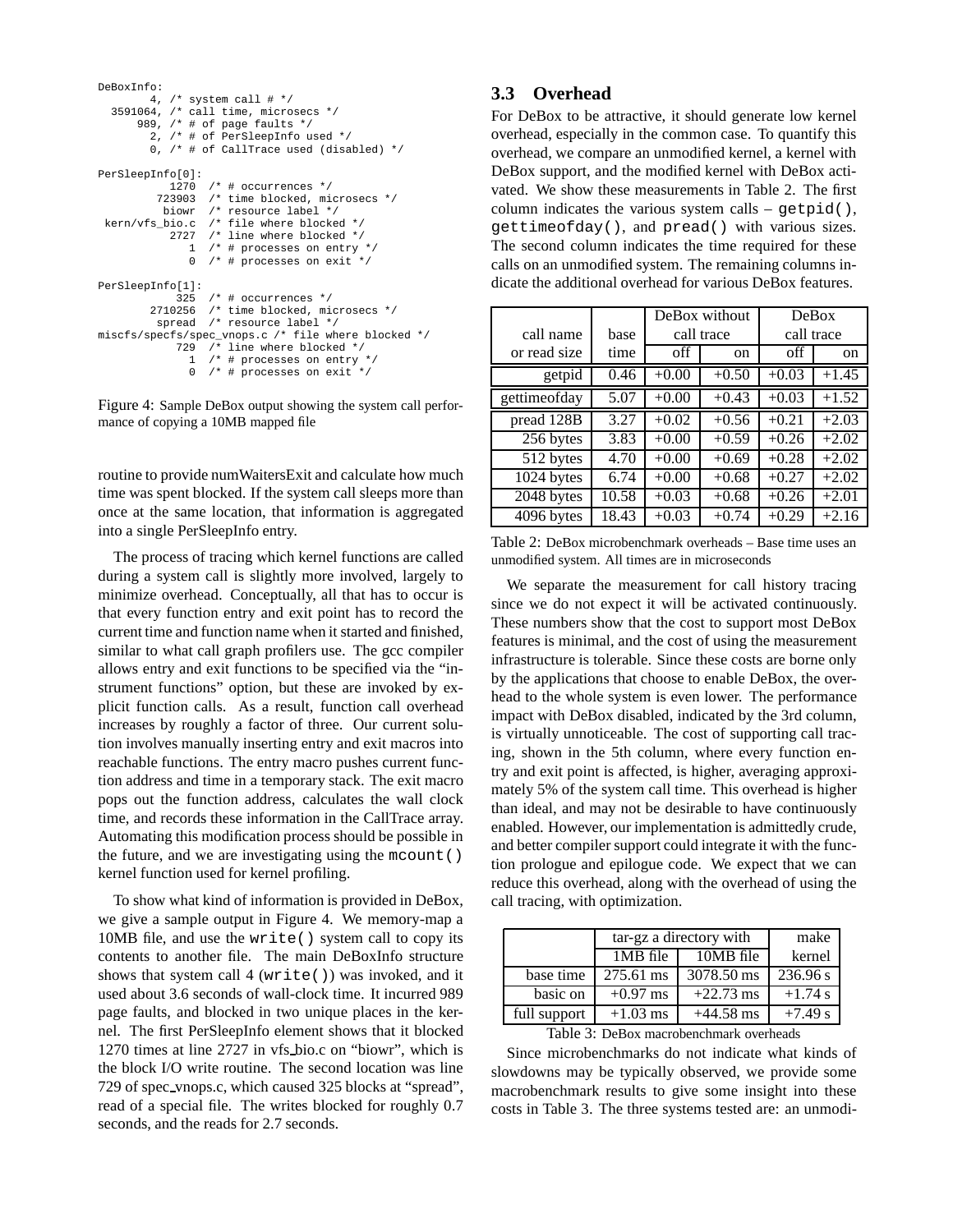fied system, one with only "basic" DeBox without call trace support, and one with complete DeBox support. The first two columns are times for archiving and compressing files of different sizes. The last column is for building the kernel. The overheads of DeBox support range from less than 1% to roughly 3% in the kernel build. We expect that many environments will tolerate this overhead in exchange for the flexibility provided by DeBox.

## **4 Experimental Setup & Workload**

We describe our experimental setup and the relevant software components of the system in this section. All of our experiments, except for the portability measurements<sup>1</sup>, are performed on a uniprocessor server running FreeBSD 4.6, with a 933MHz Pentium III, 1GB of memory, one 5400 RPM Maxtor IDE disk, and a single Netgear GA621 gigabit ethernet network adapter. The clients consist of ten Pentium II machines running at 300 MHz connected to a switch using Fast Ethernet. All machines are configured to use the default (1500 byte) MTU as required by SpecWeb99.

Our main application is the event-driven Flash Web Server, although we also perform some tests on the widelyused multi-process Apache [6] server. The Flash Web Server consists of a main process and a number of helper processes. The main process multiplexes all client connections, is intended to be nonblocking, and is expected to serve all requests only from memory. The helpers load disk data and metadata into memory to allow the main process to avoid blocking on disk. The number of main processes in the system is generally equal to the number of physical processors, while the number of helper processes is dynamically adjusted based on load. In previous tests, the Flash Web Server has been shown to compare favorably to high-performance commercial Web servers [30]. We run with logging disabled to simplify comparison with Apache, where enabling logging degrades performance noticeably.

We focus on the SpecWeb99 benchmark, an industrystandard test of the overall scalability of Web servers under realistic conditions. It is designed by SPEC, the developers of the widely-used SpecCPU workloads [38], and is based on traffic at production Web sites. Although not common in academia, it is the *de facto* standard in industry [27], with over 190 published results, and is different from most other Web server benchmarks in its complexity and requirements. It measures scalability by reporting the number of simultaneous connections the server can handle while meeting a specified quality of service. The data set and working set sizes increase with the number of simultaneous connections, and quickly exceed the physical memory of commodity systems. 70% of the requests are for static content, with the other 30% for dynamic content, including a mix of HTTP GET and POST requests. 0.15% of the requests require the use of a CGI process that must be spawned separately for each request.

## **5 Case Study**

In this section, we demonstrate how DeBox's features can be used to analyze and optimize the behavior of the Flash Web Server. We discover a series of problematic interactions, trace their causes, and find appropriate solutions to avoid them or fix them. In the process, we gain insights into the causes of performance problems and how conventional solutions, such as throwing more resources at the problem, may exacerbate the problem. Our optimizations quadruple our SpecWeb99 score and also sharply decrease latency.

## **5.1 Initial experiments**

Our first run of SpecWeb99 on the publicly available version of the Flash Web Server yields a SpecWeb99 result of roughly 200 simultaneous connections, much lower than the published score of 575 achieved on comparable hardware using TUX, an in-kernel Linux-only HTTP server. At 200 simultaneous connections, the dataset size is roughly 770MB, which is smaller than the amount of physical memory in the machine. Not surprisingly, the workload is CPU-bound, and a quick examination shows that the mincore() system call is consuming more resources than any other call in Flash.

The underlying problem is the use of linked lists in the FreeBSD virtual memory subsystem for handling virtual memory objects. The heavy use of memory-mapped files in Flash generates large numbers of memory objects, and a linear walk utilized by mincore() generates significant overhead. We apply a patch from Alan Cox of Rice University that replaces the linked lists with splay trees, and this brings mincore() in line with other calls. Our SpecWeb99 score rises to roughly 320, a 60% improvement. At this point, the working set has increased to 1.13GB, slightly exceeding our physical memory.

Once the mincore() problem is addressed, we still appear to be CPU-bound, and suspect the data copying is the bottleneck. So we update the Flash server to use the zero-copy I/O system call, sendfile(). However, using sendfile() requires that file descriptors be kept open, greatly increasing the number of file descriptors in use by Flash. To mitigate this impact, we implement support for sendfile() concurrently with support for kevent(), which is a scalable event delivery mechanism recently incorporated into FreeBSD. After these changes, we are not surprised by the drop in CPU utilization, but are surprised that the SpecWeb99 score drops to 300.

## **5.2 Successive refinement of detail**

With the server exhibiting idle CPU time but an inability to meet SpecWeb99's quality-of-service requirements, an obvious candidate is blocking system calls. However, Flash's main process is designed to avoid blocking. We tried tracing the problem using existing tools, but found they suffered from the problems discussed in section 2. These experiences motivated the creation of DeBox.

<sup>&</sup>lt;sup>1</sup>The Linux kernel crashes on our existing server hardware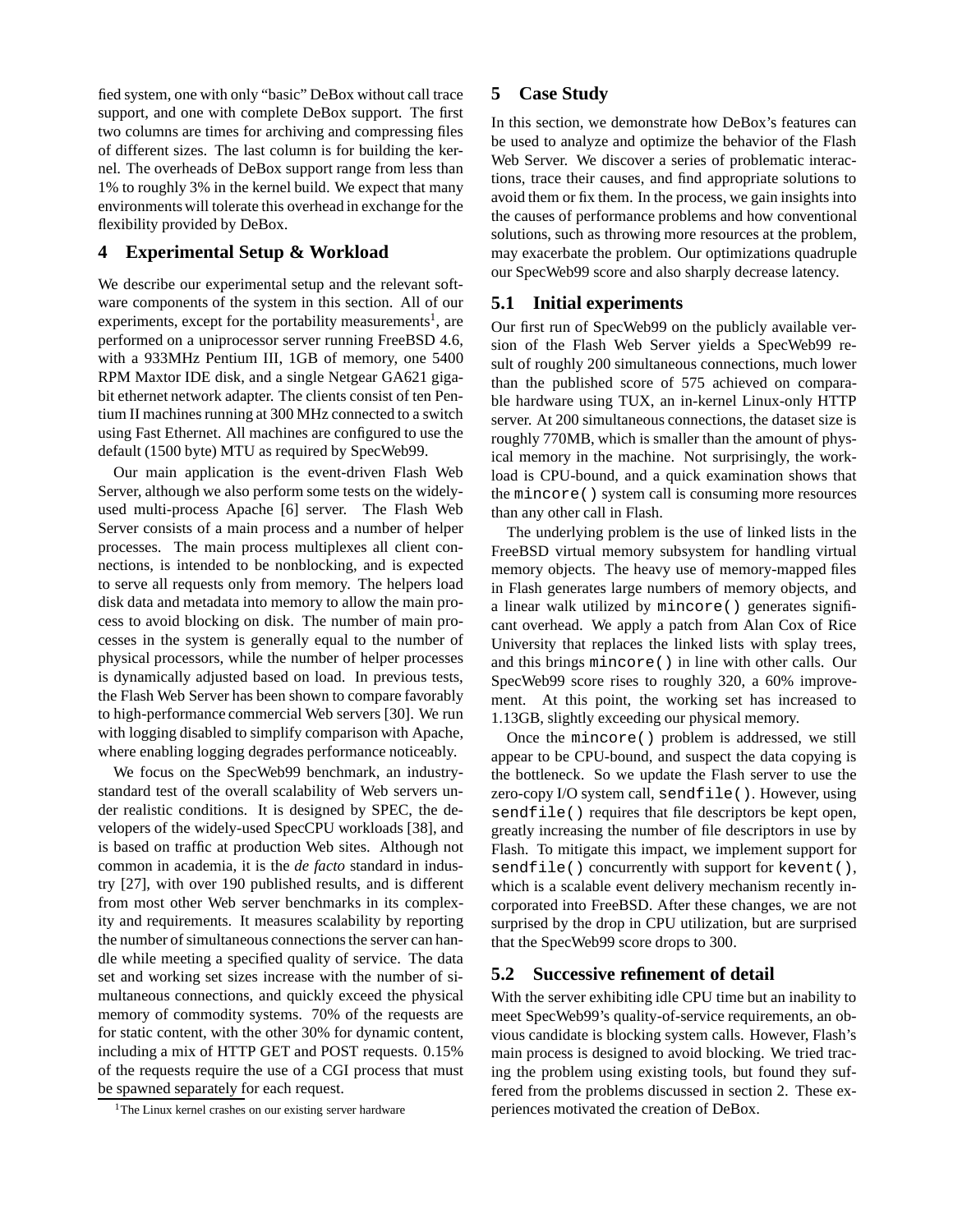| biord/166 $\parallel$ | inode/ $127$ | getblk/1 | sfpbsy $/1$ |
|-----------------------|--------------|----------|-------------|
| open/162              | readlink/84  | close/1  | sendfile/1  |
| read/3                | open/28      |          |             |
| unlink/1              | read/9       |          |             |
|                       | stat/6       |          |             |

Table 4: Summarized DeBox output showing blocking counts – The layout is organized by resource label and system call name. For example, of the 127 times this test blocked with the "inode" label, 28 were from the open() system call

The DeBox structures provide various levels of detail, allowing applications to specify what to measure. A typical use would first collect the basic DeBoxInfo to observe anomalies, then enable more details to identify the affected system calls, invocations, and finally the whole call trace.

We first use DeBox to get the blocking information, which is stored in the PerSleepInfo field. The PerSleepInfo data shows seven different system calls blocking in the kernel, and examination of the resource labels (wmesg) shows four reasons for blocking. These results are shown in Table 4, where each column header shows the resource label causing the blocking, followed by the total number of times blocked at that label. The elements in the column are the system calls that block on that resource, and the number of invocations involved. As evidenced by the calls involved, the "biord" (block I/O read) and "inode" (vnode lock) labels are both involved in opening and retrieving files, which is not surprising since our data set exceeds the physical memory of the machine.

The finest-grained kernel information is provided in the CallTrace structure, and we enable this level of detail once the PerSleepInfo identifies possible candidates. The main process should only be accessing cached data, so the fact that it blocks on disk-related calls is puzzling. For portability, the main process in Flash uses the helpers to demandfetch disk data and metadata into the OS caches, and repeats the operation immediately after the helpers have completed loading, assuming that the recently loaded information will prevent it from blocking. Observing the full CallTrace of some of these blocking invocations shows the blocking is not caused by disk access, but contention on filesystem locks. Combining the blocking information from helper processes reveals that when the main process blocks, the helpers are operating on similarly-named files as the main process. We solve this problem by having the helpers return open file descriptors using sendmsg(), eliminating duplication of work in the main process. With this change, we are able to handle 370 simultaneous connections from SpecWeb99, with a dataset size of 1.28GB.

#### **5.3 Capturing rare anomaly paths**

We find that the sendmsq() change solves most of the filesystem-related blocking. However, one open() call in Flash still shows occasional blocking at the label "biord" (reading a disk block), but only after the server has been running for some time and under heavy workloads. Only revealing which call induced the problem may not suffice a complete picture, because the reason of invoking that call is unclear. In a system with multiple identical system calls, existing tools do not have an efficient way to find which one causes the problem and the calling path involved.

Because DeBox information is returned in-band, the user-space context is also available once kernel performance anomaly is detected. On finding a blocking invocation of open(), we capture the path through the user code by calling abort() and using gdb to dump the stack<sup>2</sup>. This approach uncovers a subtle performance bug in Flash induced by mapped-file cache replacement. Flash has two independent caches – one for URL-to-filename translations (name cache), and another for memory-mapped regions (data cache). For this workload, the name cache does not suffer from capacity misses, while the data cache may evict the least recently used entries. Under heavy load, a name cache hit and a data cache capacity miss causes Flash to erroneously believe that it had just recently performed the name translation and has the metadata cached. When Flash calls open() to access the file in this circumstance, the metadata associated with the name conversion is missing, causing blocking. We solve this problem by allowing the second set of helpers, the read helpers, to return file descriptors if the main process does not already have them open. After fixing this bug, we are able to handle 390 simultaneous connections, and a 1.34GB dataset.

## **5.4 Tracking call histories**

With all blocking eliminated and with a much higher request rate, we return to the issue of CPU consumption. By storing the CallTime field of each system call, we can track per-call performance by invocation, both to observe trends and to identify time-related problems. Traditional profiling tools usually report average CPU consumption of each function, thus hiding any performance trends. User space timing functions may catch the general trend in spite of the measurement error, but involve much more work to track each system call and find the problematic ones.

#### **5.4.1 Process creation overhead**

By recording all CPU time values, we find that the largest call times are for the fork() system call and that its cost grows with the number of invocations, approaching 130 msec. Figure 5 shows the per-call time as a function of invocation. We observe that fork() time increases as the program runs, starting as low as 0.3 msec. These calls stem from the SpecWeb99 workload's requirement that 0.15% of the requests be handled by forking new processes.

A full call trace indicates that fork() spends the bulk of its time copying file descriptors and VM map entries (for mapped regions). Rather than changing the implementation of fork(), we opt to slightly modify the Flash archi-

<sup>&</sup>lt;sup>2</sup>Alternately, we could invoke  $f \circ r k$  () followed by abort () to keep the process running while still obtaining a snapshot, or we could record the call path manually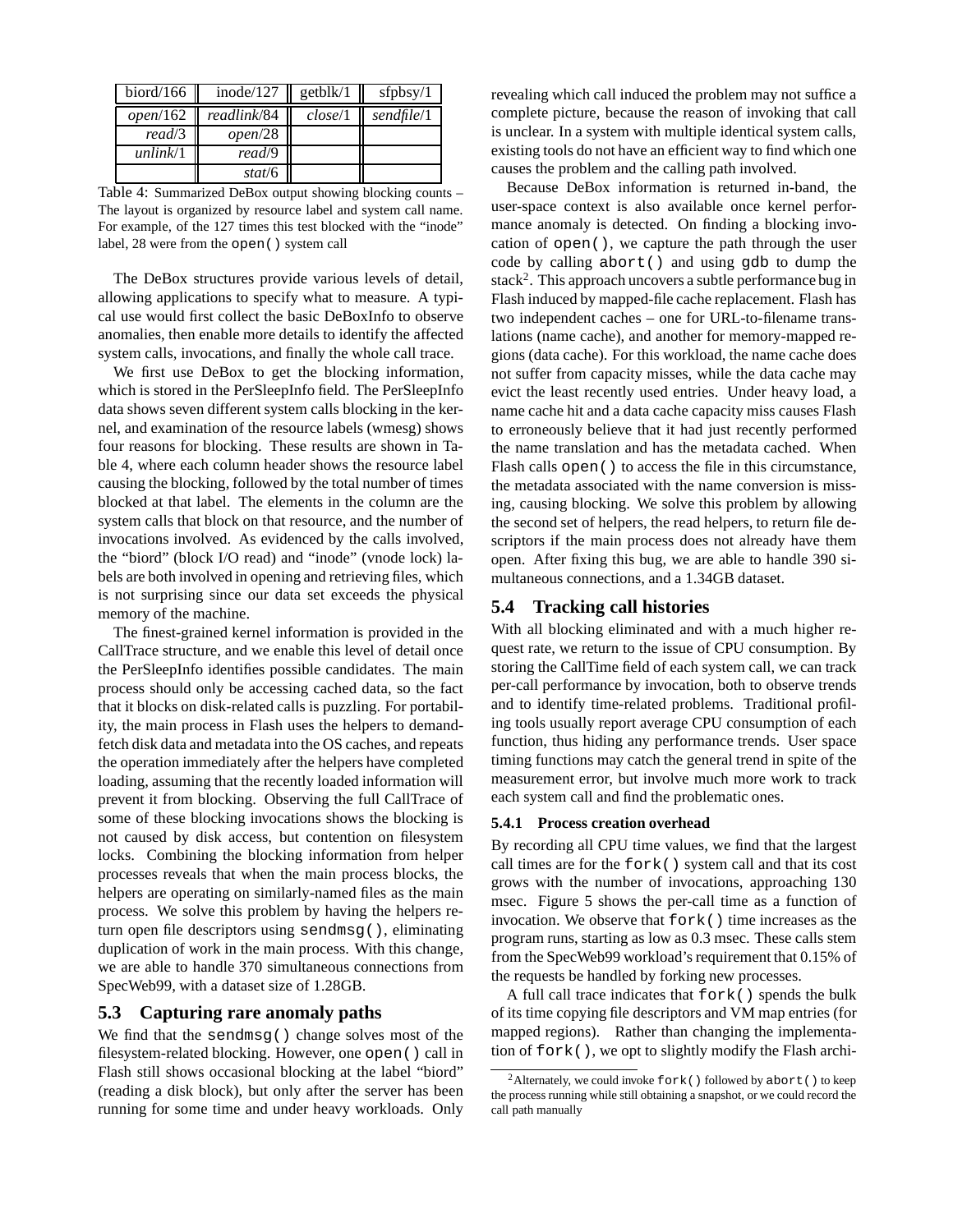

Figure 5: Call time of fork() as a function of invocation

tecture. We introduce a new helper process that is responsible for creating the CGI processes. Since this new process does not map files or cache open files, its fork() time is not affected by the main process size. This change yields a 10% improvement, to 440 simultaneous connections and a 1.50GB dataset size.

#### **5.4.2 Memory lookup overhead**

Though the dataset size now exceeds physical memory by over 50%, the system bottleneck remains CPU. Examining the time consumption of each system call again reveals that most time is being spent in memory residency checking. Though our modified Flash uses sendfile(), it uses mincore() to determine memory residency, which requires that files be memory-mapped. The cumulative overhead of memory-map operations is the largest consumer of CPU time. As can be seen in Figure 6, the per-call overhead of mmap() is significant and increases as the server runs. The cost increase is presumably due to finding available space as the process memory map becomes fragmented.

To avoid the memory-residency overheads, we use Flash's mapped-file cache bookkeeping as the sole heuristic for guessing memory residency. We eliminate all mmap, mincore, and munmap calls but keep track of what pieces of files have been recently accessed. Sizing the cache conservatively with respect to main memory, we save CPU overhead but introduce a small risk of having the main process block. The CPU savings of this change is substantial, allowing us to reach 620 connections (2GB dataset).

## **5.5 Profiling by call site**

We take advantage of DeBox's flexibility by separating the kernel time consumption based on call site rather than call name. We are interested in the cost of handling dynamic content since SpecWeb99 includes 30% dynamic requests which could be processed by various interfaces. Flash uses a persistent CGI interface similar to FastCGI [28] to reuse CGI processes when possible, and this mechanism communicates over pipes. Although the read() and write() system calls are used by the main process, the helpers, and all of the CGI processes, we measure the overhead of only those involved in communication with CGI processes.



Figure 6: Call time of mmap() as a function of invocation

Our measurements show that the single call site responsible for most of the time is where the main process reads from the CGIs, consuming 20% of all kernel time, (176 seconds out of 891 seconds total). Writing the request to the CGI processes is much smaller, requiring only 24.3 seconds of system call time. This level of detail demonstrates the power of making performance a first-class result, since existing kernel profilers would not have been able to separate the time for the read() calls by call sites. By modifying our CGI interface slightly, the main process writes only the HTTP header to the client, and passes the socket to the CGI application to let it write the data directly. This change allows us to reach 710 connections (2.35GB dataset).

## **5.6 Other optimization opportunities**

By replacing our exact memory residency check with a cheaper heuristic, we gain performance, but introduce blocking into the sendfile() system call. New PerSleepInfo measurements of the blocking behavior of sendfile() are shown in Table 5.

| time   | label  | kernel file          | line |  |
|--------|--------|----------------------|------|--|
| 6492   | sfbufa | kern/uipc_syscalls.c | 1459 |  |
| 702    | getblk | kern/kern_lock.c     | 182  |  |
| 984544 | biord  | kern/vfs_bio.c       | 2724 |  |
| - - -  |        |                      |      |  |

Table 5: New blocking measurements of sendfile()

The resource label "sfbufa" indicates that the kernel has exhausted the sendfile buffers used to map filesystem pages into kernel virtual memory. We confirm that increasing the number of buffers during boot time may mitigate this problem in our test. However, based on the results of previous copy-avoidance systems [17, 31], we opt instead to implement recycling of kernel virtual address buffers. With this change, many requests to the same file do not cause multiple mappings, and eliminates the associated virtual memory and physical map (pmap) operations. Caching these mappings may temporarily use more wired memory than no caching, but the reduction in overhead and address space consumption outweighs the drawbacks.

The other two resource labels, "getblk" and "biord", are related to disk access initiated within sendfile() when the requested pages are not in memory. Even though the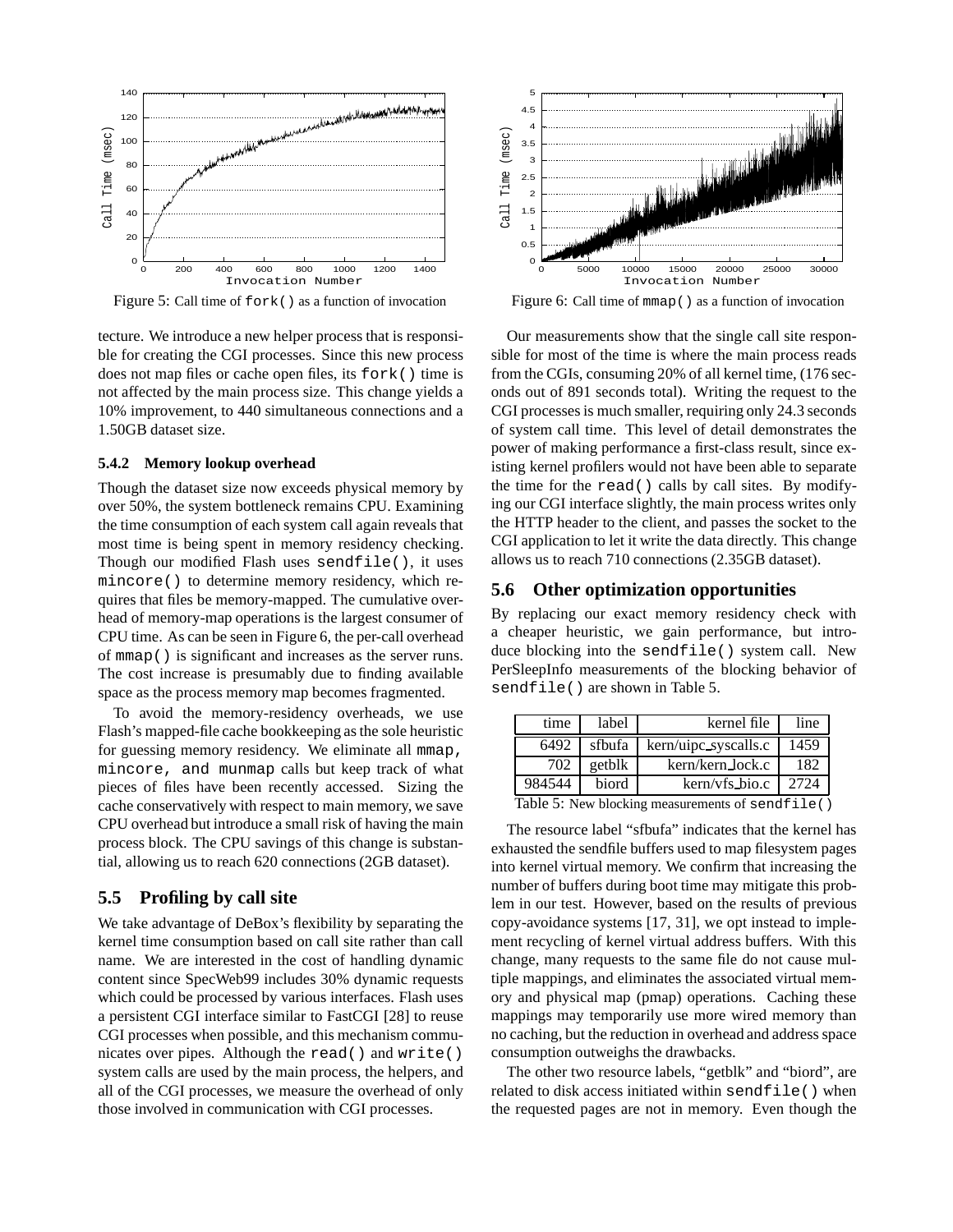socket being used is nonblocking, that behavior is limited only to network buffer usage. We introduce a new flag to sendfile() so that it returns a different errno value if disk blocking would occur. This change allows us to achieve the same effect as we had with mincore(), but with much less CPU overhead. We may optionally have the read helper process send data directly back to the client on a filesystem cache miss, but have not implemented this optimization.

However, even with blocking eliminated, we find performance barely changes when using sendfile() versus writev(), and we find that the problem stems from handling small writes. HTTP responses consist of a small header followed by file data. The writev() code aggregates the header and the first portion of the body data into one packet, benefiting small file transfers. In SpecWeb99, 35% of all static requests are for files 1KB or smaller.

The FreeBSD sendfile() call includes parameters specifying headers and trailers to be sent with the data, whereas the Linux implementation does not. Linux introduces a new socket option, TCP CORK, to delay transmission until full packets can be assembled. While FreeBSD's "monolithic" approach provides enough information to avoid sending a separate header, its implementation uses a kernel version of writev() for the header, thus generating an extra packet. We improve this implementation by creating an mbuf chain using the header and body data before sending it to lower levels of the network stack. This change generates fewer packets, improving performance and network latency. Results of these changes on a microbenchmark are shown in Figure 7. With the sendfile() changes, we are able to achieve a SpecWeb99 score of 820, with a dataset size of 2.7GB.



Figure 7: Microbenchmark performance comparison of writev, sendfile, and modified sendfile – In this test, all clients request a single file at full speed using persistent connections.

## **5.7 Case Study Summary**

By addressing the interaction areas identified by DeBox, we achieve a factor of four improvement in our SpecWeb99 score, supporting four times as many simultaneous connections while also handling a data set that almost three times as large as the physical memory of our machine. The



Figure 8: SpecWeb99 summary – 1. Original 2. VM patch 3. Using sendfile() 4. FD-passing helpers 5. Fork helper 6. Eliminate mmap 7. New CGI interface 8. New sendfile()

SpecWeb99 results of our modifications can be seen in Figure 8, where we show the scores for all of the intermediate modifications we made. Our final result of 820 compares favorably to published SpecWeb99 scores, though no directly comparable systems have been benchmarked. We outperform all uniprocessor systems with similar memory configurations but using other server software – the highest score for a system with less than 2GB of memory is 575.

Most of our changes are portable architectural modifications to the Flash Web Server, including (1) passing file descriptors between the helpers and the main process to avoid most disk operations in the main process, (2) introducing a new fork() helper to handle forking CGI requests, (3) eliminating the mapped file cache, and (4) allowing CGI processes to write directly to the clients instead of writing to the main process. Figure 9 shows the original and new architectures of the static content path for the server.



Figure 9: Architectural changes – The architecture is greatly simplified by using file descriptor passing and eliminating mapped file caching. Modified components are indicated with dark boxes.

The changes we make to the operating system focus on sendfile(), including (1) adding a new flag and return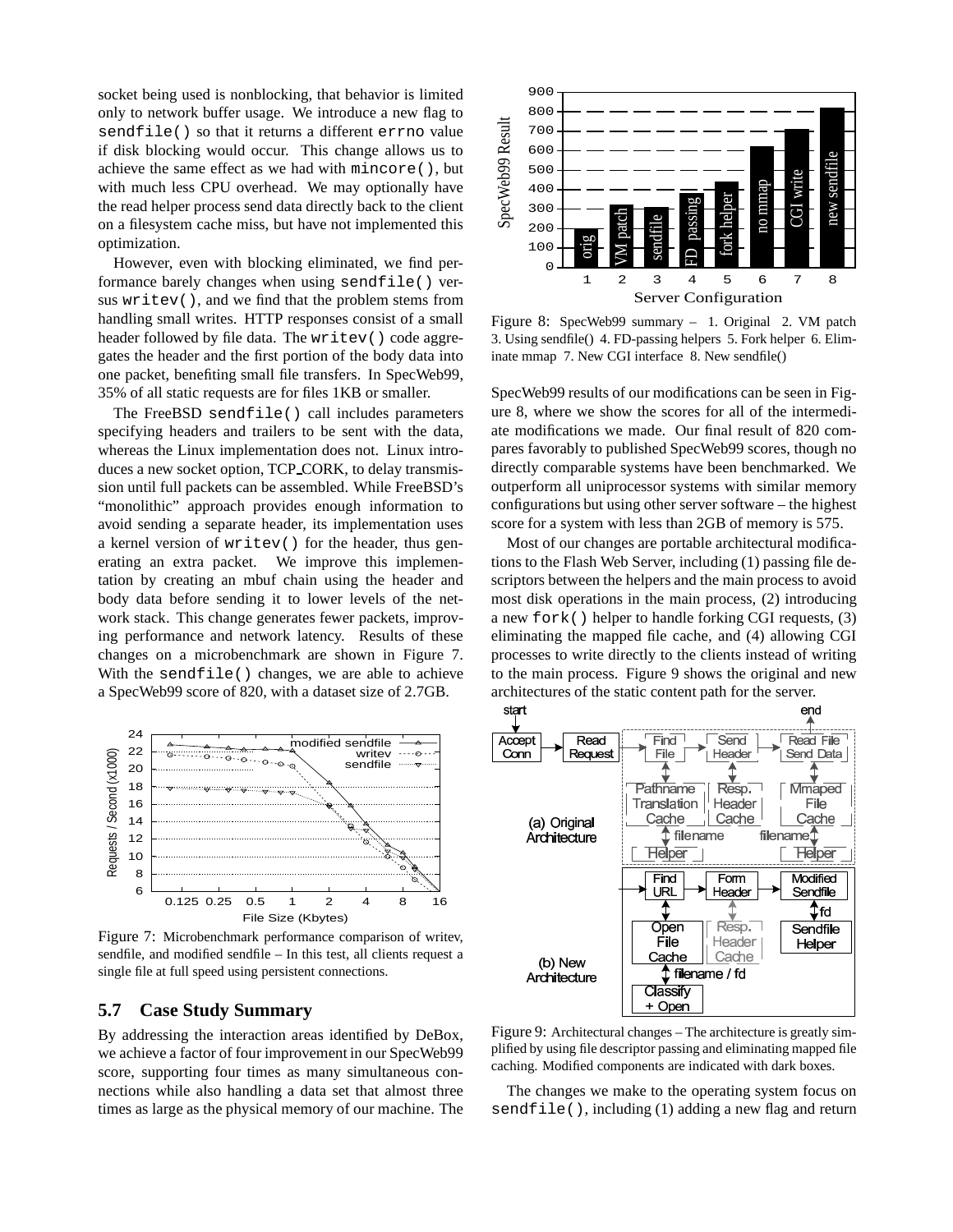value to indicate when blocking on disk would occur, (2) caching kernel address space mapping to avoid unnecessary physical map operations, and (3) sending headers and file data in a single mbuf chain to avoid multiple packets for small responses. Additionally, we apply a virtual memory system patch that ultimately is superfluous since we remove the memory-mapped file cache. We have provided our modifications to the FreeBSD developer group and all three optimizations have been incorporated into FreeBSD.

## **6 Latency**

Since we identify and correct many sources of blocking, we are interested in the effects of our changes on server latency. We first compare the effect of our changes on the SpecWeb99 workload, and then reproduce workloads used by other researchers in studying static content latencies. In all cases, we compare latencies using a workload below the maximum of the slowest server configuration under test.

## **6.1 SpecWeb99 workload**

On the SpecWeb99 workload, we find that mean response time is reduced by a factor of four by our changes. The cumulative distribution of latencies can be seen in Figure 10. We use 300 simultaneous connections, and compare the new server with the original Flash running on a patched VM system. Since 30% of the requests are for longer-running dynamic content, we also test the latencies of a SpecWeb99 test with only static requests. The mean of this workload is 7.1 msec, lower than the 10.6 msec mean for the new server running the complete workload. This difference suggests that further optimization of dynamic content handling may lead to even better performance. To compare the difference between static and dynamic request handling, we calculate the  $5^{th}$ ,  $50^{th}$ , and  $95^{th}$  percentiles of the latencies for requests on the SpecWeb99 workload. These results are shown in Table 6, and indicate that dynamic content is served at roughly half the speed of its static counterpart. The latency difference between the new server and the original Flash on this test is not as large as expected because the working set still fits in physical memory.



Figure 10: Latency summary for 300 SpecWeb99 connections

|         | $5\%$ (ms) | $50\%$ (ms) | $95\%$ (ms) | mean(ms) |
|---------|------------|-------------|-------------|----------|
| static  | 0.51       | 1.45        | 59.81       | 9.92     |
| dynamic | 0.99       | 2.83        | 91.31       | 2.19     |

Table 6: Separating SpecWeb99 static and dynamic latencies

## **6.2 Diskbound static workload**

To determine our latency benefit on a more disk-bound workload and to compare our results with those of other researchers, we construct a static workload similar to the one used to evaluate the Haboob server [41]. In this workload, 1020 simulated clients generate static requests to a 3.3GB data set. Persistent connections are used, with clients issuing 5 requests per connection before closing it. To avoid overload, the request rate is fixed at 2300 requests/second, which is roughly 90% of the slowest server's capacity.

We compare several configurations to determine the latency benefits and the impact of parallelism in the server. We run the new and original versions of Flash with a single instance and four instances, to compare uniprocessor configurations with what would be expected on a 4-way SMP. We also run Apache with 150 and 300 server processes.



Figure 11: Response latencies for the 3.3GB static workload

|               | 5%   | median                                                              | 95%     | mean   |
|---------------|------|---------------------------------------------------------------------|---------|--------|
|               | (ms) | (ms)                                                                | (ms)    | (ms)   |
| New Flash     | 0.37 | 0.79                                                                | 7.45    | 7.56   |
| New Flash, 4p | 0.38 | 0.82                                                                | 7.51    | 7.72   |
| Old Flash     | 3.36 | 37.59                                                               | 326.40  | 92.37  |
| Old Flash, 4p | 7.05 | 142.65                                                              | 1924.42 | 420.85 |
| Apache 150p   | 0.70 | 6.64                                                                | 1599.50 | 360.62 |
| Apache 300p   | 0.78 | 124.98                                                              | 2201.63 | 545.93 |
| T11.7a        |      | $\mathcal{C}$ and $\mathcal{C}$ and $\mathcal{C}$ and $\mathcal{C}$ |         |        |

Table 7: Summaries of the static workload latencies

The results, given in Figure 11 and Table 7, show the response time of our new server under this workload exhibits improvements of more than a factor of twelve in mean response time, and a factor of 47 in median latency. With four instances, the differences are a factor of 54 in mean response time and 174 in median time. We measure the maximum capacities of the servers when run in infinite-demand mode, and these results are shown in Table 8. While the throughput gain from our optimizations is significant, the scale of gain is much lower than the SpecWeb99 test, in-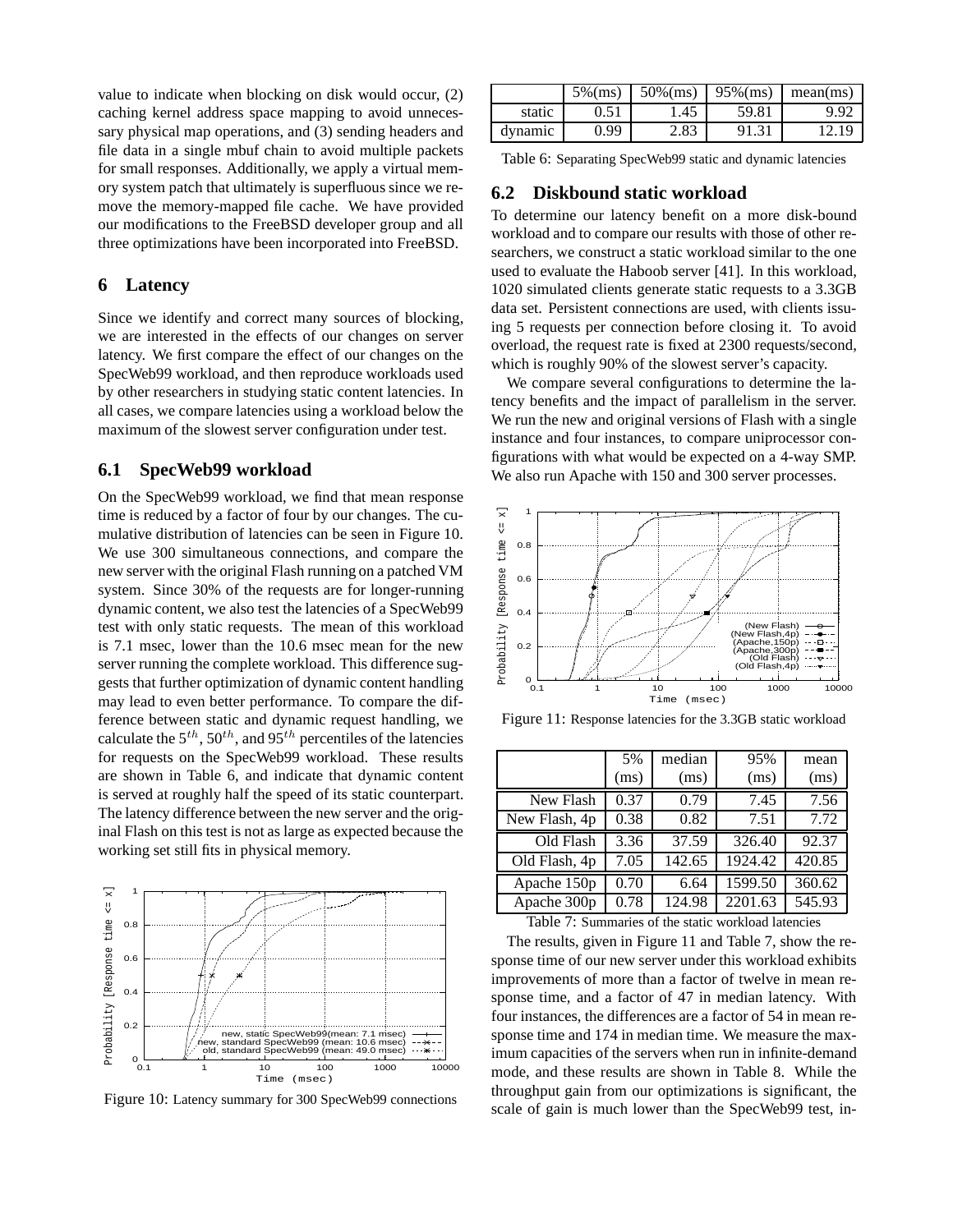| data set          | Apache | Old Flash | New Flash |
|-------------------|--------|-----------|-----------|
| 500MB             | 240.3  | 485.2     | 660.9     |
| 1.5GB             | 230.7  | 410.6     | 580.3     |
| 3.3 <sub>GB</sub> | 210.6  | 264.5     | 326.4     |

Table 8: Server static workload capacities (Mb/s)

dicating that our latency benefits do not stem purely from extra capacity.

## **6.3 Excess parallelism**

We also observe that all servers tested show latency degradation when running with more processes, though the effect is much lower for our new server. This observation is in line with the self-interference between the helpers and the main Flash process which we described earlier. We increase the number of helper processes and measure its effect on the SpecWeb99 results, as shown in Table 9. We observe that too few helpers is insufficient to fully utilize the disk, and increasing their number initially helps performance. However, the blocking from self-interference increases, eventually decreasing performance. A similar phenomenon, stemming from the same problem, is also observed with Apache. Using DeBox, we find that Apache with 150 processes, sleeps 3667 times per second, increasing to 3994 times per second at 300 processes. This behavior is responsible for Apache's latency increase in Figure 11.

| # of helpers   |       |       | 10    |       |
|----------------|-------|-------|-------|-------|
| Blocking count |       | 295   | 339   | 394   |
| % Conforming   | 40.9% | 95.1% | 96.9% | 89.5% |

Table 9: Parallelism benefits and self-interference – The conformance measurement indicates how many requests meet SpecWeb99's quality-of-service requirement.

This result suggests that excess parallelism, where server designers use parallelism for convenience, may actually degrade performance noticeably. This observation may explain the latency behavior reported for Haboob [41].

## **7 Results Portability**

The main goal of this work is to provide developers with tools to diagnose and correct the performance problems in their own applications. Thus we hope that the optimizations made on one platform also have benefit on other platforms. To test this premise, we test the performance on Linux, which has no DeBox support.

Unfortunately, we were unable to get Linux to run properly on our existing hardware, despite several attempts to resolve the issue on the Linux kernel list. So, for these numbers, we use a server machine with a 3.0 GHz Pentium 4 processor and two Intel Pro1000/MT Gigabit adapters, 1GB of memory, and a similar disk. The experiments were performed on 2.4.21 kernel with epoll() support.

We compare the throughput and latency of four servers: Apache 1.3.27, Haboob, Flash, and the new Flash. We increase the max number of clients to 1024 in Apache and

disable logging. Both the original Flash and the new Flash server use the maximum available cache size for LRU. We also adjust the cache size in Haboob for the best performance. The throughput results, shown in Table 10, are quite surprising. The Haboob server, despite having aggressive optimizations and event-driven stages, performs slightly better than Apache on diskbound workload but worse than Apache on an in-memory workload. We believe that its dependence on excess parallelism (via its threaded design) may have some impact on its performance. The new Flash server gains about 17-24% over the old one for the smaller workloads, and all four servers have similar throughput on the larger workload because of diskbound.

| Throughput (Mb/s) |                    |        |        |           |  |  |
|-------------------|--------------------|--------|--------|-----------|--|--|
| data set          | Haboob             | Apache | Flash  | New Flash |  |  |
| 500MB             | 324.9              | 434.3  | 1098.1 | 1284.7    |  |  |
| 1.5GB             | 303.4              | 372.4  | 661.7  | 822.5     |  |  |
| 3.3 <sub>GB</sub> | 184.1              | 177.4  | 173.8  | 199.1     |  |  |
|                   | Response Time (ms) |        |        |           |  |  |
| profile           | Haboob             | Apache | Flash  | New Flash |  |  |
| 5%                | 78.2               | 0.22   | 0.21   | 0.15      |  |  |
| median            | 414.3              | 0.61   | 1.56   | 0.42      |  |  |
| 95%               | 1918.9             | 661.8  | 412.5  | 3.68      |  |  |
| mean              | 656.2              | 418.0  | 512.5  | 141.9     |  |  |

Table 10: Throughput measurement on Linux with 1GB memory



Figure 12: Response time on Linux with 3.3GB dataset

Despite similar throughputs at the 3.3GB data set size, the latencies of the servers, shown in Figure 12 and Table 10, are markedly different. The Haboob latency profile is very close to their published results, but are beaten by all of the other servers. We surmise that the minimal amount of tuning done to configurations of Apache and the original Flash yield much better results than the original Haboob comparison [41]. The benefit of our optimization is still valid on this platform, with a factor of 4 both in median and mean latency over the original Flash. One interesting observation is that the 95% latency of the new Flash is a factor of 39 lower than the mean value. This result suggests that the small fraction of long-latency requests is the major contribution to the mean latency. Though our Linux results are not directly comparable to our FreeBSD ones due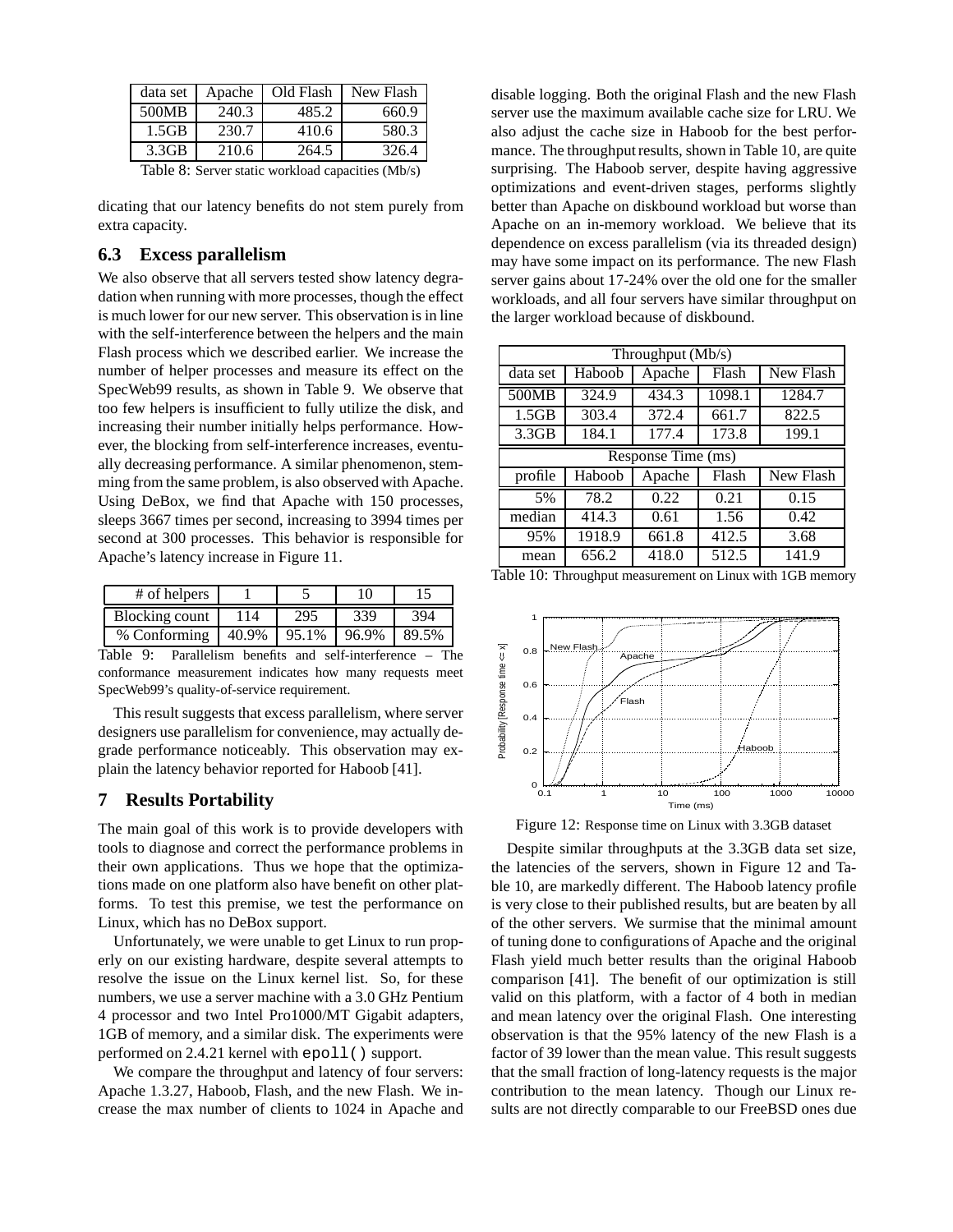to the hardware differences, we do notice this phenomenon is less obvious on FreeBSD. Presumably one of the causes of this is the blocking disk I/O feature of sendfile() on Linux. Another reason may be Linux's filesystem performance, since this throughput is worse than what we observed on FreeBSD.

## **8 Related Work**

To compare DeBox's approach of making performance information a first-class result, we describe three categories of tools currently in use, and explain how DeBox relates to these approaches.

• **Function-based profilers** – Programs such as prof, gprof [18], and their variants are often used to detect hotspots in programs and kernels. These tools use compiler assistance to add bookkeeping information (count and time). Data is gathered while running and analyzed offline to reveal function call counts and CPU usage, often along edges in the call graph.

• **Coverage-based profilers** – These profilers divide the program of interest into regions and use a clock interrupt to periodically sample the location of the program counter. Like function-based profilers, data gathering is done online while analysis is performed offline. Tools such as profil(), kernbb, and tcov can then use this information to show what parts of the program are most likely to consume CPU time. Coverage-only approaches may miss infrequently-called functions entirely and may not be able to show call graph behavior. Coverage information combined with compiler analysis can be used to show usage on a basic-block basis.

• **Hardware-assisted profilers** – These profilers are similar to coverage-based profilers, but use special features of the microprocessor (event counters, timers, programmable interrupts) to obtain high-precision information at lower cost. The other major difference is that these profilers, such as DCPI [4], Morph [43], VTune [19], Oprofile [29], and PP[3] tend to be whole system profilers, capturing activity across all processes and the operating system.

In this category, DeBox is logically closest to kernel gprof, though it provides more than just timing information. DeBox's full call trace allows more complete call graph generation than gprof's arc counts, and with the data compression and storage performed in user space, overhead is moved from the kernel to the process. Compared to path profiling, DeBox allows developers to customize the level of detail they want about specific paths, and it allows them to act on that information as it is generated. In comparison to low-level statistical profilers such as DCPI, coverage differs since DeBox measures functions directly used during the system call. As a result, the difference in approach yields some differences in what can be gathered and the difficulty in doing so – DCPI can gather bottom-half information, which DeBox currently cannot. However, DeBox can

easily isolate problematic paths and their call sites, which DCPI's aggregation makes more difficult.

• **System activity monitors** – Tools such as top, vmstat, netstat, iostat, and systat can be used to monitor a running system or determine a first-order cause for system slowdowns. The level of precision varies greatly, with top showing per-process information on CPU usage, memory consumption, ownership, and running time, to vmstat showing only summary information on memory usage, fault rates, disk activity, and CPU usage.

• **Trace tools** – Trace tools provide a means of observing the system call behavior of processes without access to source code. Tools such as truss, PCT [11], strace [2], and ktrace are able to show some details of system calls, such as parameters, return values, and timing information. Recent tools, such as Kitrace [21] and the Linux Trace Toolkit [42], also provide data on some kernel state that changes as a result of the system calls. These tools are intended for observing another process, and as a result, producing out-of-band measurements and data aggregation, often requiring post-processing to generate usable output.

• **Timing calls** – Using gettimeofday() or similar calls, programmers can manually record the start and end times of events to infer information based on the difference. The getrusage() call adds some information beyond timings (context switches, faults, messages and I/O counts) and can similarly used. If per-call information is required, not only do these approaches introduce many more system calls, but the information can be misleading.

DeBox compares favorably with a hypothetical merger of the timing calls and the trace tools in the sense that timing information is presented in-band, but so is the other information. In comparison with the Linux Trace Toolkit, our focus differs in that we gather the most significant pieces of data related to performance, and we capture it at a much higher level of detail.

• **Microbenchmarks** – Tools such as lmbench [24] and hbench:OS [13] can measure best-case times or the isolated cost of certain operations (cache misses, context switches, etc.). Common usage for these tools is to compare different operating systems, different hardware platforms, or possible optimizations.

• **Latency tools** – Recent work on attempting to find the source of latency on desktop systems not designed for realtime work have yielded insight and some tools. The Intel Real-Time Performance Analyzer [33] helps automate the process of pinpointing latency. The work of Cota-Robles and Held [16] and Jones and Regehr [20] demonstrate the benefits of successive measurement and searching.

• **Instrumentation** – Dynamic instrumentation tools provide mechanisms to instrument running systems (processes or the kernel) under user control, and to obtain precise kernel information. Examples include DynInst [14], KernInst [40], ParaDyn [25], Etch [35], and ATOM [37].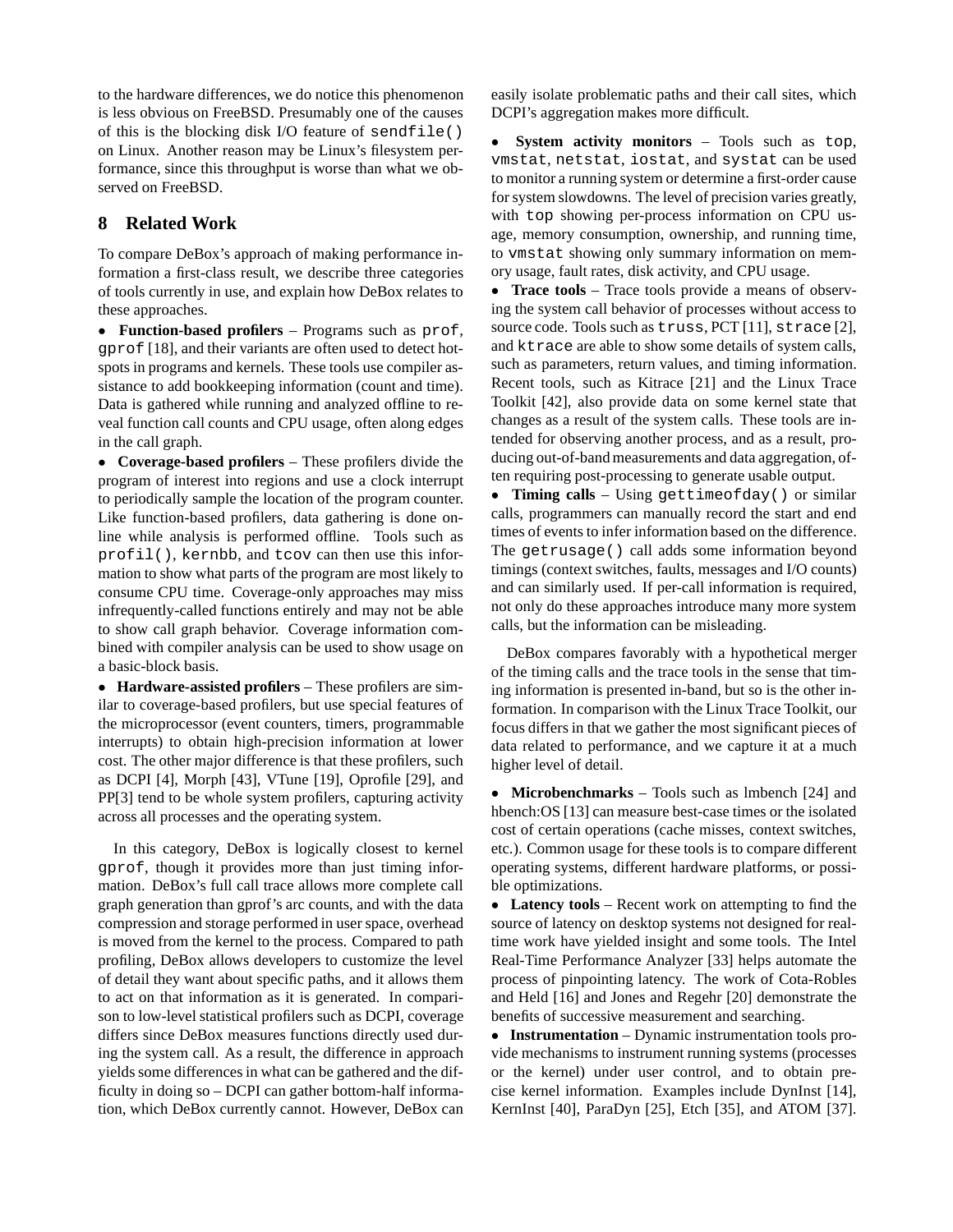The appeal of this approach versus standard profilers is the flexibility (arbitrary code can be inserted) and the cost (no overhead until use). Information is presented out-of-band.

Since DeBox measures the performance of calls in their natural usage, it resembles the instrumentation tools. De-Box gains some flexibility by presenting this data to the application, which can filter it on-line. One major difference between DeBox and kernel instrumentation is that we provide a rich set of measurements to any process, rather than providing information only to privileged processes.

Beyond these performance analysis tools, the idea of observing kernel behavior to improve performance has appeared in many different forms. We share similarities with Scheduler Activations [5] in observing scheduler activity to optimize application performance, and with the Infokernel system by Arpaci-Dusseau et al. [8]. Our goals differ, since we are more concerned with understanding why blocking occurs rather than reacting to it during a system call. Our non-blocking sendfile() modification is patterned on non-blocking sockets, but it could be used in other system calls as well. In a similar vein, RedHat has applied for a patent on a new flag to the open() call, which aborts if the necessary metadata is not in memory [26].

Our observations on blocking and its impact on latency may impact server design. Event-driven designs for network servers have been a popular approach since the performance studies of the Harvest Cache [12] and the Flash server [30]. Schmidt and Hu [36] performed much of the early work in studying threaded architectures for improving server performance. A hybrid architecture was used by Welsh et al. [41] to support scheduling, while Larus and Parkes [22] demonstrate that such scheduling can also be performed in event-driven architectures. Qie et al. [34] show that such architectures can also be protected against denial-of-service attacks. Adya et al. [1] discuss the unification of the two models. We believe that DeBox can be used to identify problem areas in other servers and architectures, as our latency measurements of Apache suggest.

## **9 Conclusions and Discussion**

This paper presents the design, implementation and evaluation of DeBox, an effective approach to provide more OS transparency, by exposing system call performance as a first-class result via in-band channels. DeBox provides direct performance feedback from the kernel on a per-call basis, enabling programmers to diagnose kernel and user interactions correlated with user-level events. Furthermore, we believe that the ability to monitor behavior on-line provides programmatic flexibility of interpreting and analyzing data not present in other approaches.

Our case study using the Flash Web Server with the SpecWeb99 benchmark running on FreeBSD demonstrates the power of DeBox. Addressing the problematic interactions and optimization opportunities discovered using De-

Box improves our experimental results an overall factor of four in SpecWeb99 score, despite having a data set size nearly three times as large as our physical memory. Furthermore, our latency analysis demonstrates gains between a factor of 4 to 47 under various conditions. Further results show that fixing the bottlenecks identified using De-Box also mitigates most of the negative impact from excess parallelism in application design.

We have shown how DeBox can be used in a variety of examples, allowing developers to shape profiling policy and react to anomalies in ways that are not possible with other tools. Although DeBox does require access to kernel source code for achieving the highest impact, we do not believe that such a restriction is significant. FreeBSD, NetBSD, and Linux sources are easily available, and with the advent of Microsoft's Shared Source initiatives, few hardware platforms exist for which some OS source is not available. Also, general information about kernel behavior instead of source code may be enough to help application redesign. Our performance portability results also demonstrate that our new system achieves better performance even without kernel modification. A further implication of this is that it is possible to perform analysis and modifications while running on one operating system, and still achieve some degree of benefit in other environments.

In this paper we focused on how DeBox can be used as a performance analysis tool, but we have not discussed its utility in general-purpose monitoring because of space limits. Given its low overheads, DeBox is an excellent candidate for monitoring long-running applications. We are approaching this problem by modifying the libc library and associated header files so that a simple recompile and relink will enable monitoring of applications using DeBox. It is also possible to process results automatically by allowing user-specified analysis policies. We are working on such a tool, which will allow passive monitoring of daemons, but a full discussion of it is beyond the scope of this paper.

While we have shown DeBox to be effective in identifying performance problems in the interaction between the OS and applications, the current version of DeBox does not handle the bottom-half activities in the kernel. DeBox's current focus on the system call boundary also makes it less useful for tracing problems arising purely in user space. However, we believe that both of these limitations can be addressed, and we are continuing work in these areas.

## **Acknowledgments**

This work was partially supported by an NSF CAREER Award. We would like to thank our shepherd, Remzi Arpaci-Dusseau, and our anonymous reviewers for their feedback and insight. We would also like to thank the FreeBSD developers, particularly Mike Silbersack and Alan Cox, for their efforts in integrating our sendfile() modifications.